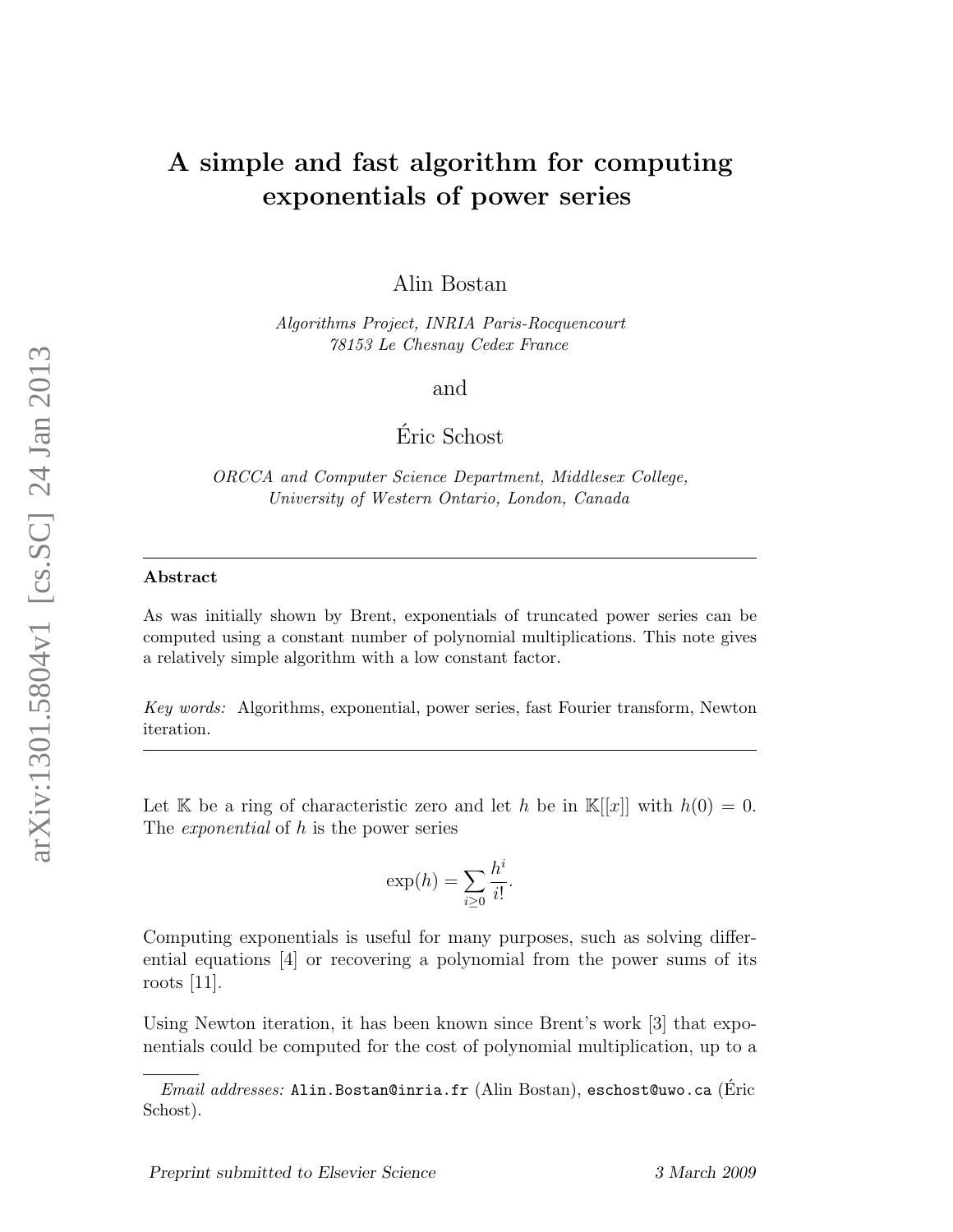constant factor. Following this original result, a series of works aimed at lowering the multiplicative factor; they all rely on some form of Newton iteration, either of order 2 (the "usual" form of iteration) or of higher order. Remark that the question of improving constant factors can be asked with other applications of Newton iteration (power series inversion, square root, ...) [12,2,6], but we do not discuss those here.

As is customary, we assume that the base ring K supports the Fast Fourier Transform (as an aside, note that in the Karatsuba multiplication model, exponential computation has an asymptotic cost equivalent to that of multiplication [7, § 4.2.2]). If  $m \in \mathbb{N}$  is any power of 2, we suppose that K contains a mth primitive root of unity  $\omega_m$  such that in addition  $\omega_m = \omega_{2m}^2$ ; also, 2 is a unit in K. We denote by  $E(m)$  an upper bound on the cost of evaluating a polynomial of degree less than m at the points  $(1, \omega_m, \dots, \omega_m^{m-1})$ . Using Fast Fourier Transform, we have  $E(m) \in O(m \log m)$ ; we also ask that E satisfies the super-linearity property  $E(2m) \geq 2E(m)$ .

**Theorem 1** Let  $h \in \mathbb{K}[[x]]$ , with  $h(0) = 0$  and let  $n \in \mathbb{N}$  be a power of 2. Then, starting from  $\omega_n$  and from the first n coefficients of h, one can compute the first n coefficients of  $\exp(h)$  using  $16\frac{1}{2}E(n) + 24\frac{1}{4}n$  operations in K.

Using Fast Fourier Transform, polynomials of degree less than  $n$  can be multiplied in  $3E(2n) + O(n)$  operations. Hence, we say that an exponential can be computed for (essentially) the cost of  $2\frac{3}{4}$  multiplications. References to previous work given below use the same ratio "cost of exponential vs. cost of multiplication".

As documented by Bernstein [1], the initial algorithm by Brent had cost  $7\frac{1}{3}$ times that of multiplication. Bernstein successively reduced the constant factor to  $3\frac{4}{9}$  and  $2\frac{5}{6}$  [2] using high-order iterations. Recently, van der Hoeven [10] obtained an even better constant of  $2\frac{1}{3}$ . However, that algorithm (using a high-order iteration) is quite complex (to wit, the second-order term in the cost estimate is likely not linear in  $n$ ); we are not aware of an existing implementation of it.

As to order-2 iterations, Bernstein [2] obtained a constant of  $3\frac{1}{3}$ , which was superseded by Hanrot and Zimmermann's  $3\frac{1}{4}$  result [6]. The merits of our algorithm is thus to be a simple yet faster second order iteration. Compared to van der Hoeven's result, we are asymptotically slower, but we could expect to be better for a significant range of  $n$ , due to the simplicity of our algorithm.

**Proof.** For  $a = \sum_{i\geq 0} a_i x^i \in \mathbb{K}[[x]]$ , we write a mod  $x^{\ell} = \sum_{i=0}^{\ell-1} a_i x^i$  and a div  $x^{\ell} = \sum_{i \geq 0} a_{i+\ell} x^i$ ; computing these quantities does not require any arithmetic operation. In Figure 1, we first give the standard iteration (left), taken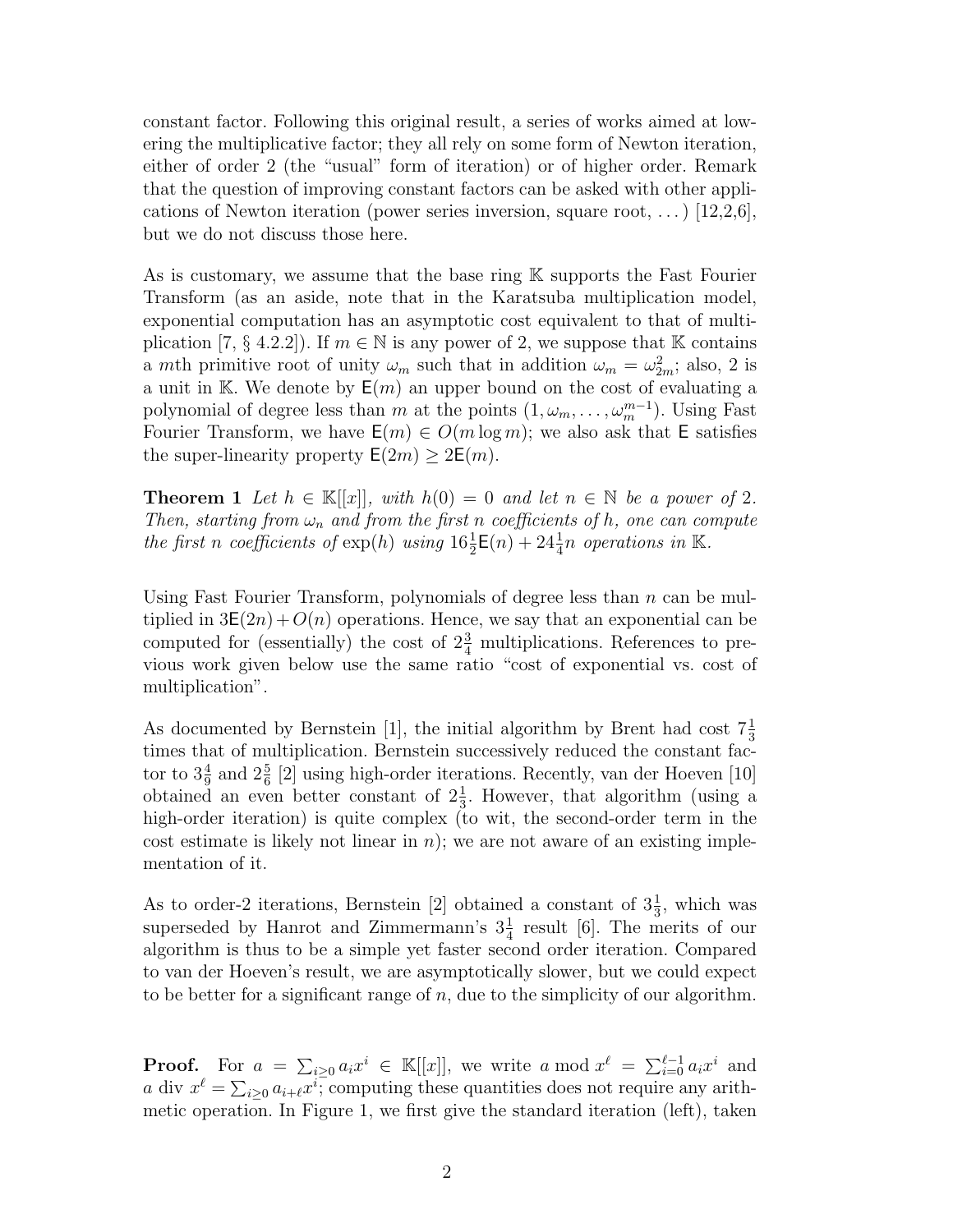from Hanrot and Zimmermann's note [6], followed by an expanded version where polynomial multiplications are isolated (right). Correctness of the lefthand version is proved in [6]; in particular, each time we enter the loop at Step 2,  $f = \exp(h) \mod x^m$  and  $g = 1/f \mod x^{m/2}$  hold.

|     |                                                                 |                | Exp(h, n)                                                                                               |
|-----|-----------------------------------------------------------------|----------------|---------------------------------------------------------------------------------------------------------|
|     |                                                                 |                | 1'. $f = 1, q = 1, m = 1$                                                                               |
|     | Exp(h, n)                                                       |                | 2'. while $m \leq n/2$ do                                                                               |
|     | 1. $f = 1, g = 1, m = 1$                                        |                | 2.a' $q = (2g - fg^2) \bmod x^m$                                                                        |
| 2.  | while $m \leq n/2$ do                                           |                | 2.b' $q = h' \mod x^{m-1}$                                                                              |
|     | 2.a $g = (2g - fg^2) \bmod x^m$                                 |                | 2.c' $r = fq \mod (x^m - 1)$                                                                            |
|     | 2.b $q = h' \bmod x^{m-1}$                                      |                | 2.d' $s = x(f' - r) \bmod (x^m - 1)$                                                                    |
|     | 2.c $w = q + q(f' - fq) \bmod x^{2m-1}$ 2.e' $t = gs \bmod x^m$ |                |                                                                                                         |
|     |                                                                 |                | 2.d $f = f + f(h - \int w) \bmod x^{2m}$ 2.f' $u = (h \bmod x^{2m} - \int tx^{m-1}) \, \text{div } x^m$ |
| 2.e | $m=2m$                                                          |                | $2.g'$ $v = fu \bmod x^m$                                                                               |
| 3.  | return $f$                                                      |                | 2.h' $f = f + x^m v$                                                                                    |
|     |                                                                 | 2.i'           | $m=2m$                                                                                                  |
|     |                                                                 | $3^{\prime}$ . | return $f$                                                                                              |

Fig. 1. Two versions of the exponential computation

To prove the correctness of our version, it is enough to show that it computes the same output as the original one. When entering Step 2 we have  $f =$  $\exp(h) \mod x^m$ ; it follows that  $x(f'-qf) = 0 \mod x^m$ , with  $q = h' \mod x^{m-1}$ . Since  $x(f'-qf)$  has degree less than  $2m$ , we deduce that the quantity s of Step 2.d' satisfies  $x(f'-qf) = x^m s$ . This implies that  $t = gs \text{ mod } x^m$  satisfies  $tx^{m-1} = g(f' - qf) \bmod x^{2m-1}$ , so that the quantities w of Step 2.c and u of Step 2.f' satisfy  $u = ((h - \int w) \bmod x^{2m})$  div  $x^m$ . The original iteration satisfies  $h - \int w = 0 \mod x^m$ , so that actually  $x^m u = (h - \int w) \mod x^{2m}$  and thus  $x^m v = f(h - \int w) \bmod x^{2m}$ , with  $v = fu \bmod x^m$ . The correctness claim follows.

For f in  $\mathbb{K}[x]$  and m a power of 2, we define

$$
\text{DFT}(f,m)=(f(1),\ldots,f(\omega_m^{m-1})),\quad \text{DFT}'(f,m)=(f(\omega_{2m}),\ldots,f(\omega_{2m}\omega_m^{m-1})),
$$

so that  $\text{DFT}(f, 2m)$  is, up to reordering, the concatenation of  $\text{DFT}(f, m)$  and  $\text{DFT}'(f, m)$ . Recall that if f has degree less than m, then  $\text{DFT}(f, m)$  can be computed in time  $E(m)$ ; besides,  $DFT'(f, m)$  can be computed in time  $E(m) + 2m$  (due to the scaling by  $\omega_{2m}$ ); the inverse DFT in length m can be performed in time  $E(m) + m$  (due to m divisions by m).

With this, we finally analyze the cost of the algorithm step by step. We assume that the *n* elements  $(1, \omega_n, \ldots, \omega_n^{n-1})$  have been precomputed in time *n* once and for all, and stored, so that they are freely available during the remaining computations. The hypothesis  $\omega_m = \omega_{2m}^2$  ensures that all the needed DFT's solely use (part of) these  $n$  elements.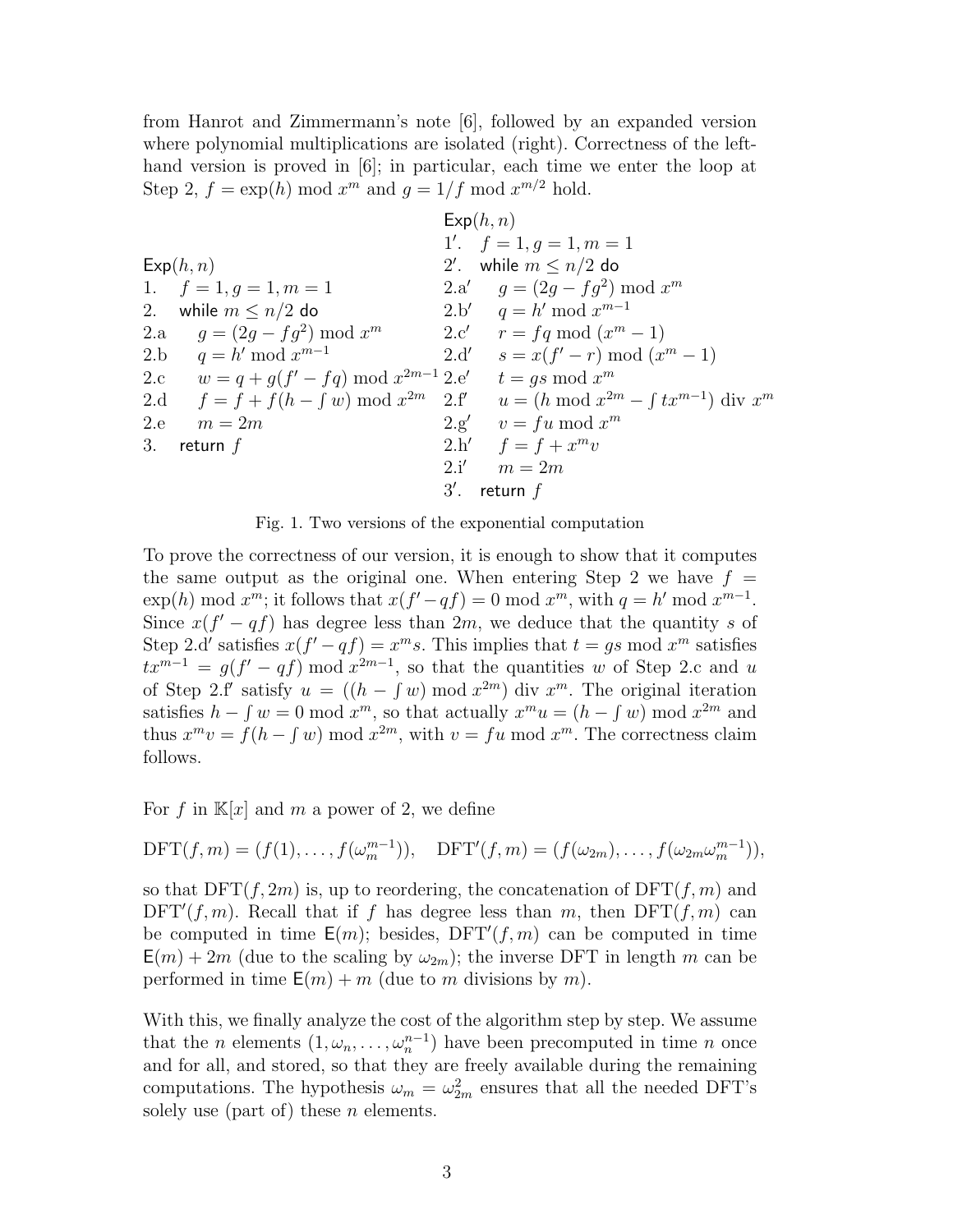In what follows, we assume m is a power of 2, with  $m > 2$ , so that  $m/2$  is an integer. Recall that at the input of Step 2, f has degree at most  $m-1$ and g has degree at most  $m/2 - 1$ ; additionally, we suppose that  $\text{DFT}(g, m)$ is known. Then, the key ingredients are as follows:

- (1) We will compute  $\text{DFT}(q, 2m)$ ; since  $\text{DFT}(q, m)$  is already known, it is enough to compute  $\text{DFT}'(g, m)$ , which saves a factor of 2.
- (2) Since  $x(f'-qf) = x^m s$ , we can compute it modulo  $x^m 1$ .
- **Step 2.a'** This step updates g to  $1/f$  mod  $x^m$ . The product  $fg^2$  has degree less than  $2m$ ; it is computed by FFT multiplication in length  $2m$ . Since  $\mathrm{DFT}(q,m)$  is known, we do not need to compute  $\mathrm{DFT}(q,2m)$  but only  $\text{DFT}'(g, m)$ . Hence, the cost is  $\mathsf{E}(2m)$  (DFT of  $f$ )+ $\mathsf{E}(m)$ + $m$  (DFT' of  $g$ )+ 4m (pairwise products) +  $E(2m) + 2m$  (inverse DFT).

By the fundamental property of Newton iteration, the first  $m/2 - 1$  coefficients of g and  $2g - fg^2$  coincide. Hence, to deduce  $2g - fg^2$  mod  $x^m$ , only  $m/2$  sign changes are needed.

- **Step 2.b** Differentiation takes time m; since half of the coefficients were computed at the previous loop, the cost can be reduced to  $m/2$ .
- **Step 2.c'** We compute r by FFT multiplication in length m. Since  $DFT(f, 2m)$ , and thus  $DFT(f, m)$ , is known, the cost is  $2E(m) + 2m$ .
- Step 2.d' Computing  $f'-r$  takes time 2m; multiplication by x modulo  $x^m-1$ is free.
- **Step 2.e**. The product *qs* has degree less than  $2m$ ; it is computed by FFT multiplication in length  $2m$ , of cost  $3E(2m)+4m$ . This provides  $DFT(g, 2m)$ , which will be used as input in the next iteration.
- Step 2.f' Integration and subtraction together take time  $2m$ .
- **Step 2.g'** The product fu has degree less than  $2m$ ; it is computed by FFT multiplication in length  $2m$ . Since  $\text{DFT}(f, 2m)$  is known, the cost is  $2E(2m) + 4m$ .
- **Step 2.h'** This step is free.

Hence, the cost of one pass through the main loop is at most  $3E(m)+7E(2m)+$ 22m. At the last iteration, with  $m = n/2$ , savings are possible at Step 2.e', since we do not need to precompute  $\text{DFT}(g, 2m)$  for the next iteration. To compute  $t = gs \mod x^m$ , we write

$$
g = g_0 + x^{m/2}g_1
$$
,  $s = s_0 + x^{m/2}s_1$ ,  $t = g_0s_0 + x^{m/2}(g_0s_1 + g_1s_0) \mod x^m$ .

We compute  $g_0s_0$  and  $g_0s_1 + g_1s_0$  by FFT's of order m. Since DFT $(g_0, m)$  is known, we just need to compute  $\text{DFT}(g_1, m)$ ,  $\text{DFT}(s_0, m)$  and  $\text{DFT}(s_1, m)$ , as well as 2 inverse DFT's, for a cost of  $5E(m) + 2m$ ; the other linear costs (inner products and additions) sum up to  $4\frac{1}{2}m$ . Adding all costs gives the claimed complexity result in Theorem 1.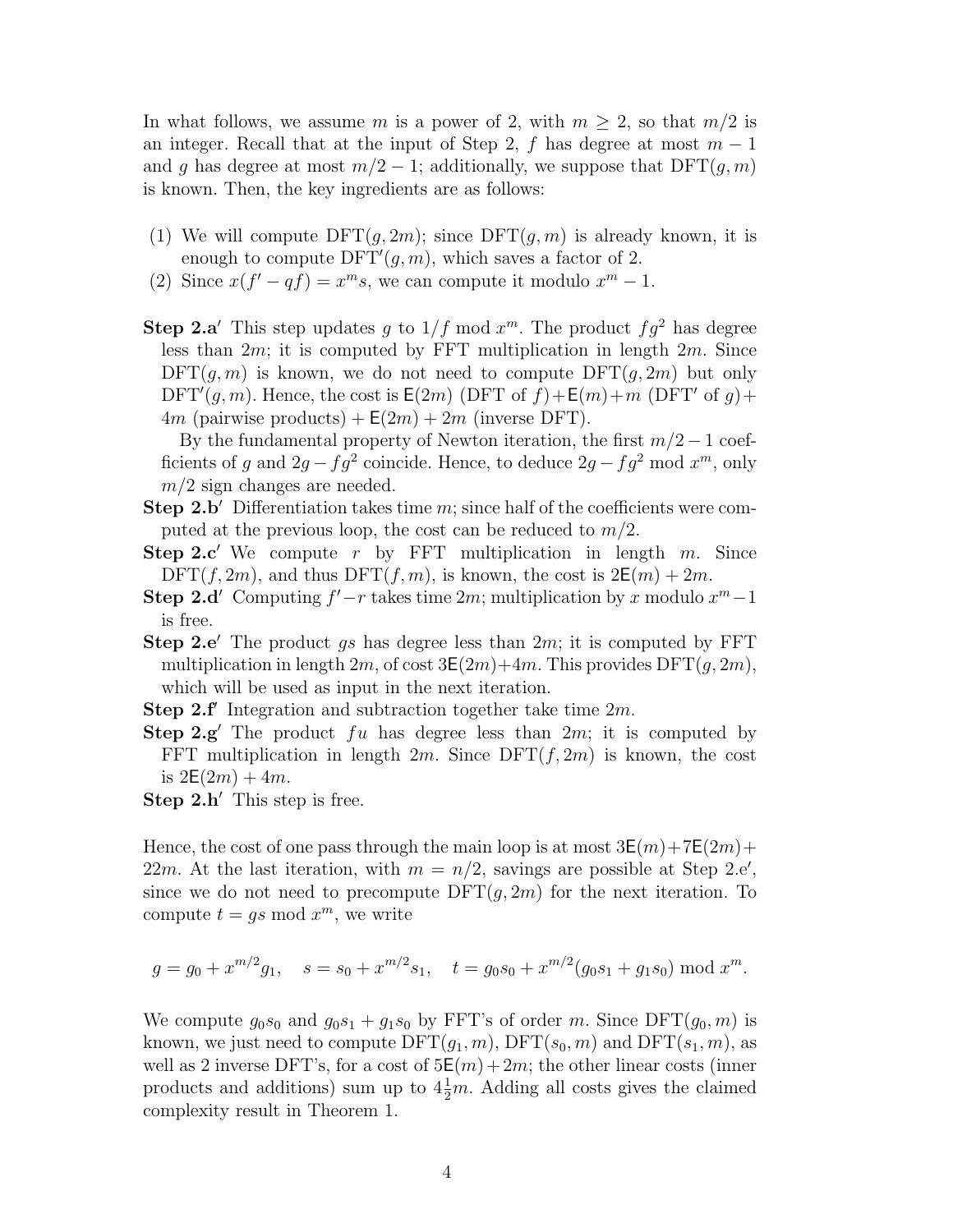**The case of arbitrary** n. We gave our algorithm for n a power of 2 (the algorithm of [6] does not have this restriction, but assumes that Fourier transforms can be performed at arbitrary lengths  $n$ ). We describe here possible workarounds for the general case.

For an arbitrary value of  $n$ , Newton iteration will compute the approximations  $\exp(h) \mod x^{m_i}$ , where the sequence  $(m_i)_{i\geq 0}$  is defined by  $r = \lceil \log_2(n) \rceil$  and  $m_i = \lceil n/2^{r-i} \rceil$ , as in [5, Ex. 9.6], so that  $m_i$  is either  $2m_{i-1}$  or  $2m_{i-1} - 1$ and thus  $m_{i-1} = \lfloor m_i/2 \rfloor$ . Then, the algorithm enters Step 2 knowing  $f =$  $\exp(h) \mod x^{m_i}$  and  $g = 1/f \mod x^{m_{i-1}}$ ; it exits Step 2 with  $f = \exp(h) \mod x^{m_i}$  $x^{m_{i+1}}$  and  $g = 1/f$  mod  $x^{m_i}$ . Depending on the Fourier Transform model we use, our improvements can be carried over to this case as well.

In a model which allows Fourier transforms at roots of unity of any order, our algorithm extends in a rather straightforward manner. As before, we also suppose that  $DFT(q, m_i)$  is known at the beginning of Step 2, where now DFT can be taken at arbitrary order. Now, the multiplications at Steps  $2.a', 2.c'$ and  $2.g'$  are done with transforms of order respectively  $2m_i$ ,  $m_i$  and  $2m_i$ , but that of Step 2.c' has order  $m_{i+1}$  to enable the next iteration. This gives  $\exp(h) \mod x^{2m_i}$ , and thus  $\exp(h) \mod x^{m_{i+1}}$ , by truncating off the last coefficient in the case where  $m_{i+1} = 2m_i - 1$ .

In a model where only roots of unity of order  $2^k$  are allowed, it is possible to use van der Hoeven's Truncated Fourier Transform [8]. For  $f \in \mathbb{K}[x]$  of degree less than m, let  $TFT(f, m)$  denote the values  $(f(w^{[0]_r}), \ldots, f(w^{[i_{m-1}]_r}))$ , where  $r = \lceil \log_2(m) \rceil$ ,  $\omega$  is a primitive root of unity of order  $2^r$ , and  $[i]_r$  is the bitwise mirror of i in length  $r$ .

A first difficulty is that the relationship between  $TFT(f, m)$  and  $TFT(f, 2m)$ is less transparent than in the case of the classical Fourier transform. Step  $2.a'$ requires to compute only the values  $TFT(f, 2m) - TFT(f, m)$ ; while it is obviously possible to adapt van der Hoeven's algorithm to this case, as in [9, § 5], determining the exact cost requires a specific study. A second issue is that using the values  $TFT(f, m)$  does not allow immediately to perform multiplication modulo  $x^m - 1$ , which is needed to compute s at Step 2.d' of our algorithm. However, this problem can be solved by computing  $s/x^m$ , which is a polynomial of degree less than  $m$  (remark that the same issue arises if one wants to use the Truncated Fourier Transform in the algorithm of [6]).

Experiments. Figure 2 gives empirical results, using the FFT routines for small Fourier primes implemented in Shoup's NTL library [13]. As can be seen, a ratio close to the expected 2.75 is observed.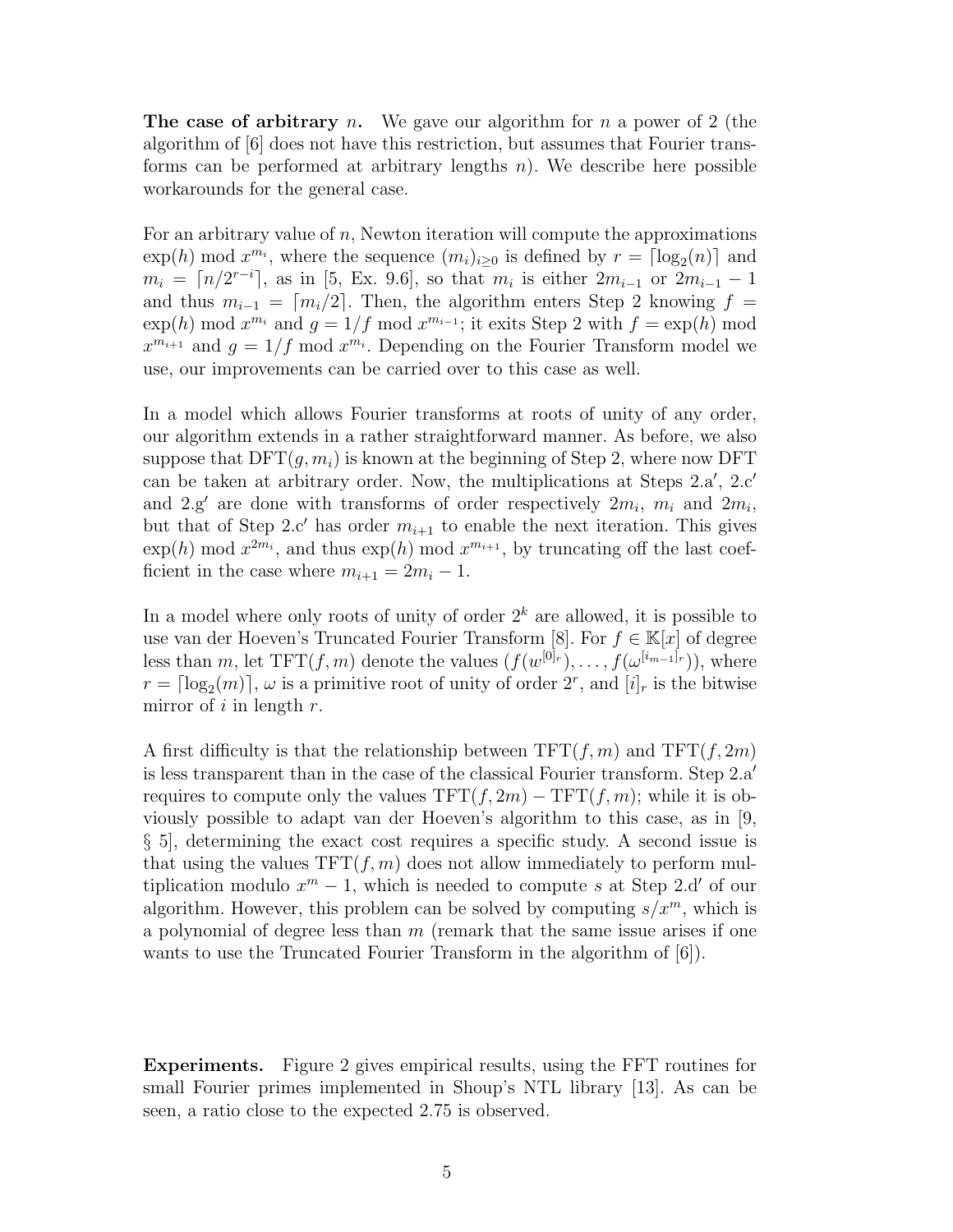

Fig. 2. Ratio exponential vs. product

Acknowledgments. We thank an anonymous referee for several useful remarks. This work was supported in part by the French National Agency for Research (ANR Project "Gecko"), the joint Inria-Microsoft Research Centre, NSERC and the Canada Research Chairs program.

## References

- [1] D. J. Bernstein. <http://cr.yp.to/fastnewton.html>.
- [2] D. J. Bernstein. Removing redundancy in high-precision Newton iteration, 2004. Available at <http://cr.yp.to/fastnewton.html>.
- [3] R. P. Brent. Multiple-precision zero-finding methods and the complexity of elementary function evaluation. In Analytic computational complexity, pages 151–176. Academic Press, 1976.
- [4] R. P. Brent and H. T. Kung. Fast algorithms for manipulating formal power series. Journal of the ACM, 25(4):581–595, 1978.
- [5] J. von zur Gathen and J. Gerhard. Modern computer algebra. Cambridge University Press, 1999.
- [6] G. Hanrot and P. Zimmermann. Newton iteration revisited. Available at [http:](http://www.loria.fr/~zimmerma/papers) [//www.loria.fr/~zimmerma/papers](http://www.loria.fr/~zimmerma/papers).
- [7] J. van der Hoeven. Relax, but don't be too lazy. J. Symb. Comput., 34(6):479– 542, 2002.
- [8] J. van der Hoeven. The Truncated Fourier Transform and applications. In ISSAC'04, pages 290–296. ACM, 2004.
- [9] J. van der Hoeven. Notes on the Truncated Fourier Transform. Technical Report 2005-5, Université Paris-Sud, 2005. Available at [http://www.math.](http://www.math.u-psud.fr/~vdhoeven/) [u-psud.fr/~vdhoeven/](http://www.math.u-psud.fr/~vdhoeven/).